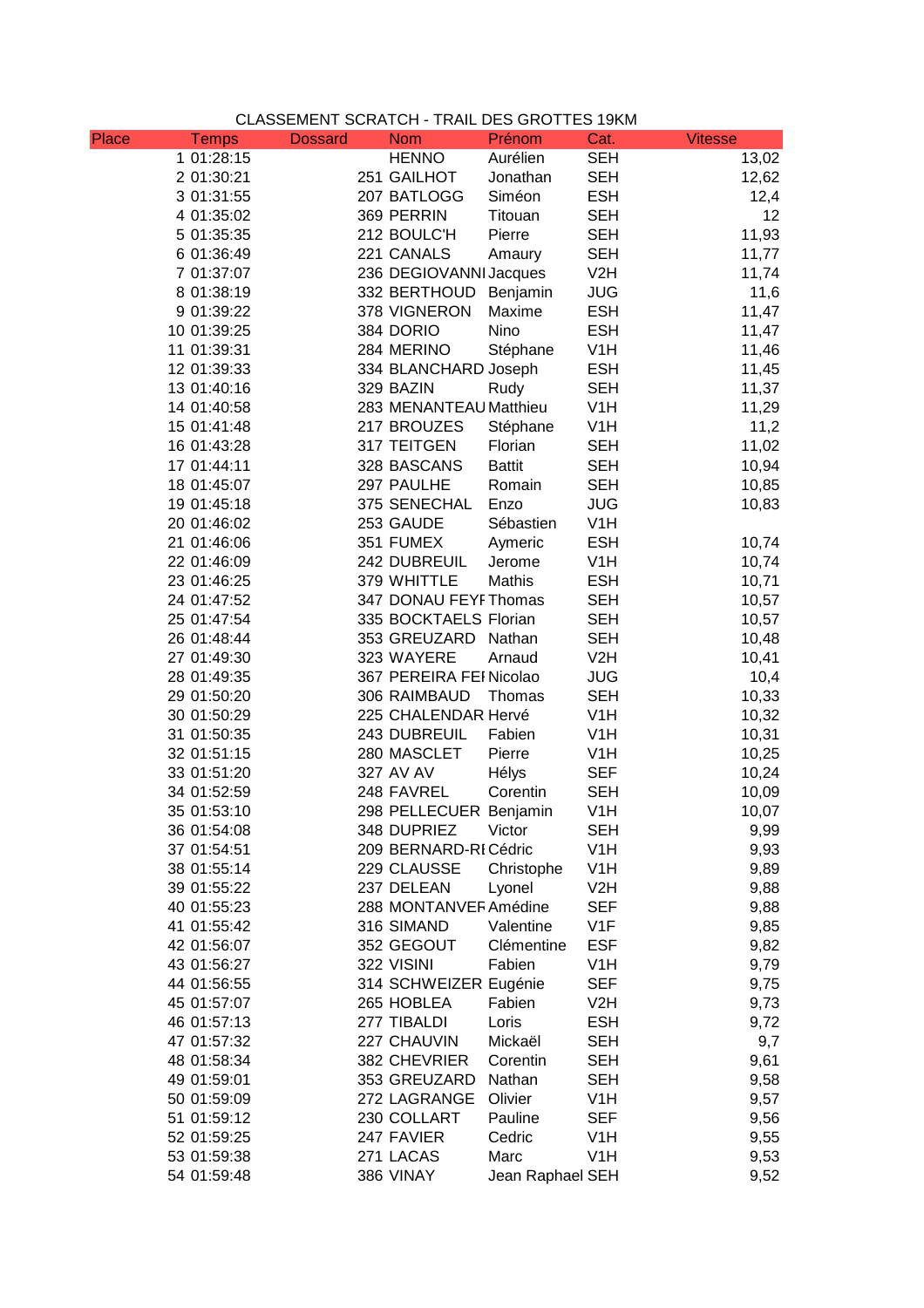| 55 02:00:34  |     | 206 BARTHOLIN          | Jean              | V <sub>1</sub> H | 9,46 |
|--------------|-----|------------------------|-------------------|------------------|------|
| 56 02:01:39  |     | 374 SALLET             | Marie             | <b>SEF</b>       | 9,37 |
| 57 02:02:01  |     | 308 RAULLET            | Loic              | V <sub>1</sub> H | 9,34 |
| 58 02:02:10  |     | 215 BOUVAREL           | Antoine           | <b>SEH</b>       | 9,33 |
| 59 02:02:18  |     | 371 REYNARD            | Maxime            | <b>ESH</b>       | 9,32 |
| 60 02:02:41  |     | 255 GIMARD             | Alexandre         | V <sub>1</sub> H | 9,29 |
| 61 02:03:03  |     | 309 REGAZZONI Elodie   |                   | <b>SEF</b>       | 9,26 |
| 62 02:03:04  |     | 219 CAHEZ              | Thibaud           | V3H              | 9,26 |
| 63 02:04:03  |     | 276 LIENARD            | Didier            | SEH              | 9,19 |
| 64 02:04:26  |     | 239 DEWULF             | Alexis            | <b>SEH</b>       | 9,16 |
| 65 02:04:33  |     | 287 MODELON            | Frederic          | V <sub>1</sub> H | 9,15 |
| 66 02:05:33  |     | 337 BOURG              | Abigael           | <b>ESF</b>       | 9,08 |
| 67 02:05:51  |     | 268 HUGUET             | Antoine           | SEH              | 9,06 |
| 68 02:06:42  |     | 226 CHANTELOU Camille  |                   | <b>SEF</b>       | 9    |
| 69 02:06:58  |     | 278 LONCKE             | Stephane          | V <sub>2</sub> H | 8,98 |
| 70 02:07:06  |     | <b>372 RIFF</b>        | Arnaud            | <b>SEH</b>       | 8,97 |
| 71 02:07:21  |     | 302 PICCOLET           | Josiane           | V3F              | 8,95 |
| 72 02:07:38  |     | 310 REPELLIN           | Patrice           | V <sub>2</sub> H | 8,93 |
| 73 02:08:02  |     | 293 NACCARATO Jean     |                   | V <sub>2</sub> H | 8,9  |
| 74 02:08:06  |     | 349 DURAND             | Anastasia         | <b>SEF</b>       | 8,9  |
| 75 02:08:16  |     | 387 LIBRE              | Guillaume         | V <sub>1</sub> H | 8,89 |
| 76 02:08:22  |     | 324 ROSAY              | Sophie            | V <sub>1</sub> F | 8,88 |
| 77 02:09:02  |     | 362 MARY               | Léo               | <b>ESH</b>       | 8,83 |
| 78 02:09:14  |     | 269 KIRBILLER          | Vincent           | <b>SEH</b>       | 8,82 |
| 79 02:10:41  |     | 241 DUBOEUF            | Fanélie           | V2F              | 8,72 |
| 80 02:10:46  |     | 356 KROLL              | Matthias          | SEH              | 8,72 |
| 81 02:10:53  |     | 311 RODRIDE            | Noé               | SEH              | 8,71 |
| 82 02:11:02  |     | 273 LAVALLEE           | Joel              | V <sub>2</sub> H | 8,7  |
| 83 02:11:37  |     | 270 L'HEVEDER          | Pierrick          | <b>SEH</b>       | 8,66 |
| 84 02:11:48  |     | 290 MOURA              | Antonio           | V2H              | 8,65 |
| 85 02:11:49  |     | 267 HUGUENOT           | Serge             | <b>SEH</b>       | 8,65 |
| 86 02:11:50  |     | 303 POLAUD             | Jerome            | V <sub>1</sub> H | 8,65 |
| 87 02:11:54  |     | 363 MASCARO            | Lauriane          | <b>ESF</b>       | 8,64 |
| 88 02:13:37  |     | 342 DAMON              | Coline            | <b>ESF</b>       | 8,53 |
| 89 02:14:00  |     | 357 LE ROY             | Maureen           | <b>ESF</b>       | 8,51 |
| 90 02:14:13  |     | 201 ARLAUT             | Sébastien         | V <sub>1</sub> H | 8,49 |
| 91 02:15:23  |     | 380 ENJALBERT          | Nicolas           | V <sub>1</sub> H | 8,42 |
| 92 02:15:33  |     | 234 COUVEE             | Julien            | V1H              | 8,41 |
| 93 02:16:15  |     | 285 MEYER              | Magali            | <b>SEF</b>       | 8,37 |
| 94 02:16:24  |     | 312 ROUX               | Gilles            | V1H              | 8,36 |
| 95 02:16:26  |     | 330 BELTRAMO           | Chloé             | <b>ESF</b>       | 8,36 |
| 96 02:16:32  |     | 208 BAUDASSÉ           | Serge             | V2H              | 8,35 |
| 97 02:16:42  |     | 336 BONNELLE           | Jade              | <b>ESF</b>       | 8,34 |
| 98 02:17:00  |     | 260 GULLON             | Ludovic           | V <sub>1</sub> H | 8,32 |
| 99 02:17:59  |     | 333 BESSE              | <b>Bruno</b>      | <b>SEH</b>       | 8,26 |
| 100 02:18:12 |     | 354 GROLEAT            | Tom               | SEH              | 8,25 |
| 101 02:19:08 |     | 222 CARLIOZ            | Laurent           | V <sub>2</sub> H | 8,19 |
| 102 02:19:25 |     | 245 FAGOT-REVI Cédric  |                   | V <sub>1</sub> H | 8,18 |
| 103 02:19:27 |     | 252 GALLO              | William           | V <sub>1</sub> H | 8,17 |
| 104 02:20:47 |     | 315 SENEMAUD           | Jérôme            | V <sub>1</sub> H | 8,1  |
| 105 02:20:59 |     | 361 MAJUREL            | Salomé            | JUF              | 8,09 |
| 106 02:21:00 | 391 |                        |                   |                  | 8,09 |
| 107 02:21:01 |     | 304 POMMEL GEI Fabrice |                   | V <sub>2</sub> H | 8,08 |
| 108 02:21:26 |     | 214 BOURGARIT Luc      |                   | V2H              | 8,06 |
| 109 02:21:36 |     | 313 SAMICA             | Maxime            | V <sub>1</sub> H | 8,05 |
| 110 02:21:57 |     | 295 ODET               | Jean-Philippe V2H |                  | 8,03 |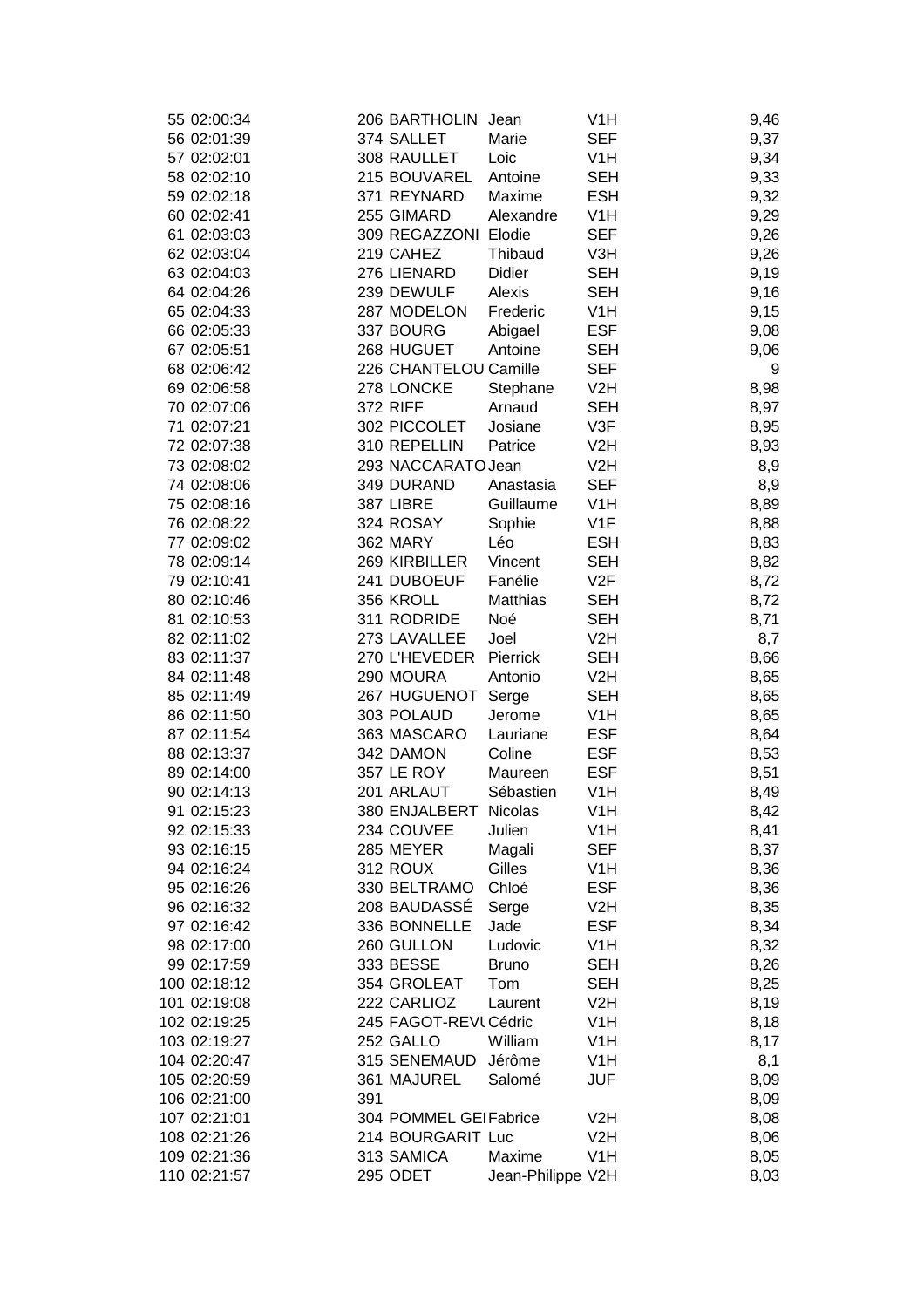| 111 02:22:57                 | 291 MUSINU               | Isabelle          | V1F              | 7,97 |
|------------------------------|--------------------------|-------------------|------------------|------|
| 112 02:23:05                 | 256 GONCALVES Georges    |                   | V <sub>2</sub> H |      |
|                              |                          |                   |                  | 7,97 |
| 113 02:23:54                 | 263 HENNO                | Stephane          | V2H              | 7,92 |
| 114 02:24:34                 | 257 GOURDON-P Adeline    |                   | <b>ESF</b>       | 7,89 |
| 115 02:24:41                 | 246 FAHIM                | Naim              | V <sub>1</sub> H | 7,88 |
| 116 02:24:52                 | 261 HARP                 | Valery            | V <sub>2</sub> H | 7,87 |
| 117 02:25:11                 | 274 LEBLANC              | Patrice           | V <sub>1</sub> H | 7,85 |
| 118 02:25:47                 | 383 MAUME                | Camille           | <b>SEF</b>       | 7,82 |
| 119 02:26:12                 | <b>370 PLAY</b>          | Anne Sophie SEF   |                  | 7,8  |
| 120 02:26:48                 | 307 RASSAT               | Aline             | V1F              | 7,77 |
| 121 02:27:20                 | 231 COLLONGE             | Emeric            | <b>SEH</b>       | 7,74 |
| 122 02:27:20                 | 277 LOCATELLI            | Guy               | V2H              | 7,74 |
| 123 02:27:35                 | 233 COUTEY               | Nathalie          | V2F              | 7,72 |
| 124 02:28:29                 | 319 TIJANI               | Youssef           | V <sub>1</sub> H | 7,68 |
| 125 02:28:52                 | 232 CONRAD               | Patrick           | V <sub>1</sub> H | 7,66 |
| 126 02:29:31                 | 220 CALVO                | Déborah           | <b>SEF</b>       | 7,62 |
| 127 02:30:12                 | 358 LEFEBVRE             | Sophie            | <b>ESF</b>       | 7,59 |
| 128 02:31:05                 | 325 AMBROSIO             | Julia             | <b>SEF</b>       | 7,55 |
| 129 02:31:44                 | 318 TEYSSIER             | Patrice           | V <sub>1</sub> H | 7,51 |
| 130 02:31:49                 | 346 DEPERSIN             | Marion            | <b>ESF</b>       | 7,51 |
| 131 02:35:01                 | 266 HOUDEMER Christophe  |                   | V <sub>2</sub> H | 7,35 |
| 132 02:35:28                 | 321 VESCHETTI Yannick    |                   | V <sub>1</sub> H | 7,33 |
| 133 02:35:45                 | 235 DEGESELLE Cécile     |                   | V1F              | 7,32 |
| 134 02:36:49                 | 338 BOURGEOIS Léa        |                   | <b>SEF</b>       | 7,27 |
| 135 02:37:41                 | 218 CABRIT               | Isabelle          | V2F              | 7,23 |
| 136 02:37:43                 | 279 MARTY                | Clémence          | <b>SEF</b>       | 7,23 |
| 137 02:38:45                 | 366 MIREIA               | <b>Blanch</b>     | <b>SEF</b>       | 7,18 |
| 138 02:39:03                 | 203 AUSSOURD Marie       |                   | <b>SEF</b>       | 7,17 |
| 139 02:42:08                 | 213 BOULINGUEZ Pauline   |                   | V1F              | 7,03 |
| 140 02:42:19                 | 238 DELSAUX              | Jean-François V1H |                  | 7,02 |
| 141 02:45:18                 | 223 CARLIOZ              | Alexandra         | V1F              | 6,9  |
| 142 02:45:28                 | 368 PERRAT               | Camille           | <b>SEF</b>       | 6,89 |
| 143 02:45:47                 | 249 FORT                 | Jerome            | V <sub>1</sub> H | 6,88 |
| 144 02:46:21                 | 331 BERTHET BA Lola      |                   | <b>JUF</b>       |      |
| 145 02:46:25                 | 343 DAVIET               | Julie             | <b>ESF</b>       | 6,85 |
|                              |                          |                   |                  | 6,85 |
| 146 02:46:56<br>147 02:46:56 | 281 MATRAY<br>282 MATRAY | Pascal<br>Joelle  | V <sub>2</sub> H | 6,83 |
|                              |                          |                   | V2F              | 6,83 |
| 148 02:49:11                 | 200 ALEXANDRO François   |                   | V <sub>2</sub> H | 6,74 |
| 149 02:50:37                 | 305 PONCET               | Jean Christop V3H |                  | 6,68 |
| 150 02:50:37                 | 388 DOS SANTO: Mélody    |                   | SEF              | 6,68 |
| 151 02:50:37                 | 202 ARMAND               | Magali            | V1F              | 6,68 |
| 152 02:51:39                 | 289 MONTEIL              | Frédéric          | V <sub>1</sub> H | 6,64 |
| 153 02:52:14                 | 275 LEREGLE              | Jean-Luc          | V <sub>2</sub> H | 6,62 |
| 154 02:53:56                 | 228 CICLET RICHCyril     |                   | V <sub>1</sub> H | 6,55 |
| 155 02:54:45                 | 204 AW AW                | El Hadyi          | V <sub>1</sub> H | 6,52 |
| 156 02:55:11                 | 385 CHAMOLLET Thierry    |                   | V <sub>2</sub> H | 6,51 |
| 157 02:56:01                 | 250 FOURGEOT             | Justine           | SEF              | 6,48 |
| 158 02:56:39                 | 211 BOULAIN              | <b>Bruno</b>      | V2H              | 6,45 |
| 159 02:57:42                 | 339 BRUYERE              | Alexis            | <b>ESH</b>       | 6,42 |
| 160 03:00:57                 | 259 GUILLO               | Pierre            | SEH              | 6,3  |
| 161 03:06:02                 | 300 PEYLIN               | Veronique         | SEF              | 6,13 |
| 162 03:44:20                 | 301 PEYRE                | Andre             | V4H              | 5,08 |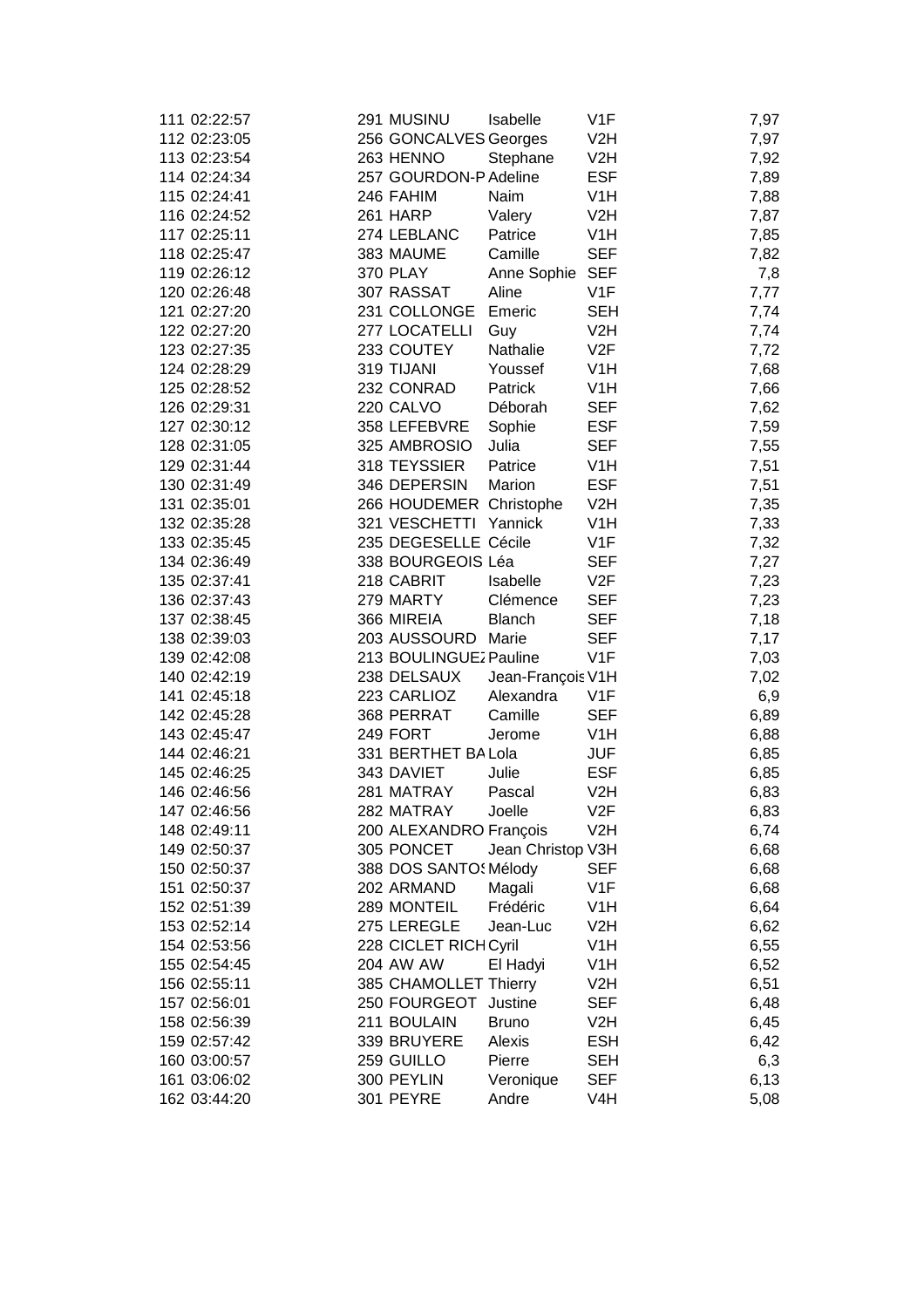## CLASSEMENT SCRATCH -TRAIL DES GROTTES 9km-

| Place          | <b>Temps</b> | <b>Dossarc Nom</b> | Prénom             | Club                            | Cat.                     |
|----------------|--------------|--------------------|--------------------|---------------------------------|--------------------------|
| 1              | 00:49:15     | 222 BANNIER        | Maxime             | EAC                             | <b>SEH</b>               |
| 2              | 00:49:15     | 226 BASSET         | Florent            |                                 | <b>SEH</b>               |
| 3              | 00:49:42     | 307 RAGUIN         | Jeremy             | MSN73                           | <b>SEH</b>               |
| 4              | 00:50:12     | 244 DAMONE         | David              |                                 | <b>SEH</b>               |
| 5              | 00:50:45     | 282 MENNESSON      | Vivien             | MSN73                           | <b>SEH</b>               |
| 6              | 00:52:35     | 280 MARIN          | Carl               | <b>CHAMBERY TRIATHLON</b>       | <b>SEH</b>               |
| $\overline{7}$ | 00:53:44     | 302 POIROT         | Adrien             |                                 | <b>SEH</b>               |
| 8              | 00:53:55     | 271 LAGACHE        | Allan              | <b>Team Altitude</b>            | <b>SEH</b>               |
| 9              | 00:54:17     | 261 GINET          | <b>Thierry</b>     |                                 | V <sub>1</sub> H         |
| 10             | 00:54:46     | 274 LAVALLEE       | Kevin              |                                 | <b>SEH</b>               |
| 11             | 00:55:30     | 324 U RECQ         | Achille            | Insa Lyon                       | <b>JUG</b>               |
| 12             | 00:55:44     | 288 MONTEIRO       | Yannick            |                                 | V <sub>1</sub> H         |
| 13             | 00:56:31     | 227 BELLON         | Sylvain            | <b>CHAMBERY TRIATHLON</b>       | <b>SEH</b>               |
| 14             | 00:57:34     | 284 MEUNIER        | Florent            | <b>Team Trail Aix Les Bains</b> | <b>SEH</b>               |
| 15             | 00:57:49     | 279 MAILLAND       | Thomas             | Aix Savoie Triathlon            | CAG                      |
| 16             | 00:58:11     | 318 STASIAK        | Jean-François      |                                 | <b>SEH</b>               |
| 17             | 00:59:10     | 230 BERNADET       | Christophe         | <b>Crossfit Pour Tous</b>       | V <sub>1</sub> H         |
| 18             | 00:59:34     | 268 HOLMAN         | <b>Nicolas</b>     | <b>Chambery Triathlon</b>       | <b>SEH</b>               |
| 19             | 00:59:54     | 240 BRUNEAU        | Paul               |                                 | <b>SEH</b>               |
| 20             | 01:00:33     | 257 FOURREAU       | Maïa               | <b>CHAMBERY TRIATHLON</b>       | <b>SEF</b>               |
| 21             | 01:00:52     | 326 ARETZ          | Kyo                |                                 | <b>ESH</b>               |
| 22             | 01:01:56     | 327 ARETZ          | Loann              |                                 | <b>ESH</b>               |
| 23             | 01:02:23     | 308 RAMIREZ        | Christophe         |                                 | <b>SEH</b>               |
| 24             | 01:02:25     | 323 U GAY PERRET   | Pauline            | Asusa                           | <b>JUF</b>               |
| 25             | 01:03:15     | 231 BERNARD        | Sébastien          |                                 | V <sub>1</sub> H         |
| 26             | 01:03:15     | 286 MOLLIER        | Yoann              |                                 | V <sub>1</sub> H         |
| 27             | 01:04:16     | 322 U DUTERAGE     | Louise             | Insa Lyon                       | JUF                      |
| 28             | 01:04:44     | 252 DONMEZ         | Vivien             |                                 | <b>SEH</b>               |
| 29             | 01:05:12     | 234 BIOLAY         | <b>Bastien</b>     |                                 | <b>SEH</b>               |
| 30             | 01:05:43     | 235 BISCARAT AYMES | Loucas             |                                 | CAG                      |
| 31             | 01:05:48     | 237 BOGALHO        | Francisco          | Rtr - Rumilly Trail Running     | M <sub>2</sub> H         |
| 32             | 01:06:00     | 269 JAY            | Damien             | Albanais Athle                  | V <sub>1</sub> H         |
| 33             | 01:06:10     | 262 GODARD ROTA    | Laurent            |                                 | <b>SEH</b>               |
| 34             | 01:06:22     | 303 POISSONNIER    | <b>Nicolas</b>     | <b>Team Trail Aix Les Bains</b> | <b>SEH</b>               |
| 35             | 01:06:26     | 236 BLERVAQUE      | Emilie             | Les Coureurs Du Lac Bleu        | V <sub>1</sub> F         |
| 36             | 01:06:46     | 312 ROCHETTE       | Cyril              |                                 | <b>SEH</b>               |
| 37             | 01:06:51     | 276 LEREGLE        | Mireille           |                                 | V <sub>1</sub> F         |
| 38             | 01:07:03     | 306 QUIPERT        | Arnaud             |                                 | V <sub>1</sub> H         |
| 39             | 01:08:02     | 289 MONTEL         | Ludovic            |                                 | <b>SEH</b>               |
| 40             | 01:08:11     | 260 GALLIEN        | Kévin              |                                 | <b>SEH</b>               |
| 41             | 01:09:43     | 228 BENCTEUX       | Juliette           | MSN73                           | <b>SEF</b>               |
| 42             | 01:10:21     | 254 FAMIANO        | Willy              | Pompiers De Les Echelles        | <b>SEH</b>               |
| 43             | 01:10:51     | 251 DIBILIO        | Raphael            | Pompiers De Les Echelles        | V <sub>1</sub> H         |
| 44             | 01:10:53     | 290 MORILLAT       |                    |                                 | V <sub>2</sub> H         |
| 45             | 01:11:14     | 256 FOURNIER       | François<br>Julien |                                 | V <sub>1</sub> H         |
| 46             | 01:11:26     | 263 GODARD ROTA    | <b>Barbara</b>     |                                 | <b>SEF</b>               |
| 47             | 01:12:01     | 316 SORIANO        | Chloé              |                                 | <b>SEF</b>               |
|                |              |                    |                    |                                 |                          |
| 48             | 01:12:02     | 317 SORIANO        | Antoine            |                                 | V2H<br>V2H               |
| 49             | 01:12:03     | 258 FUNG           | Frederic           | Ami De Philou                   |                          |
| 50             | 01:12:47     | 301 PIRAT          | Christophe         | <b>Team Trail Aix Les Bains</b> | V <sub>1</sub> H         |
| 51             | 01:13:19     | 250 DESCOURS       | Jean-Marc          |                                 | V3H                      |
| 52<br>53       | 01:13:56     | 245 DEBONO         | Magali<br>Anaëlle  | <b>CHAMBERY TRIATHLON</b>       | <b>SEF</b><br><b>SEF</b> |
|                | 01:14:25     | 224 BARLET         |                    |                                 |                          |
| 54             | 01:14:48     | 221 BAILLY         | Frédéric           |                                 | V <sub>1</sub> H         |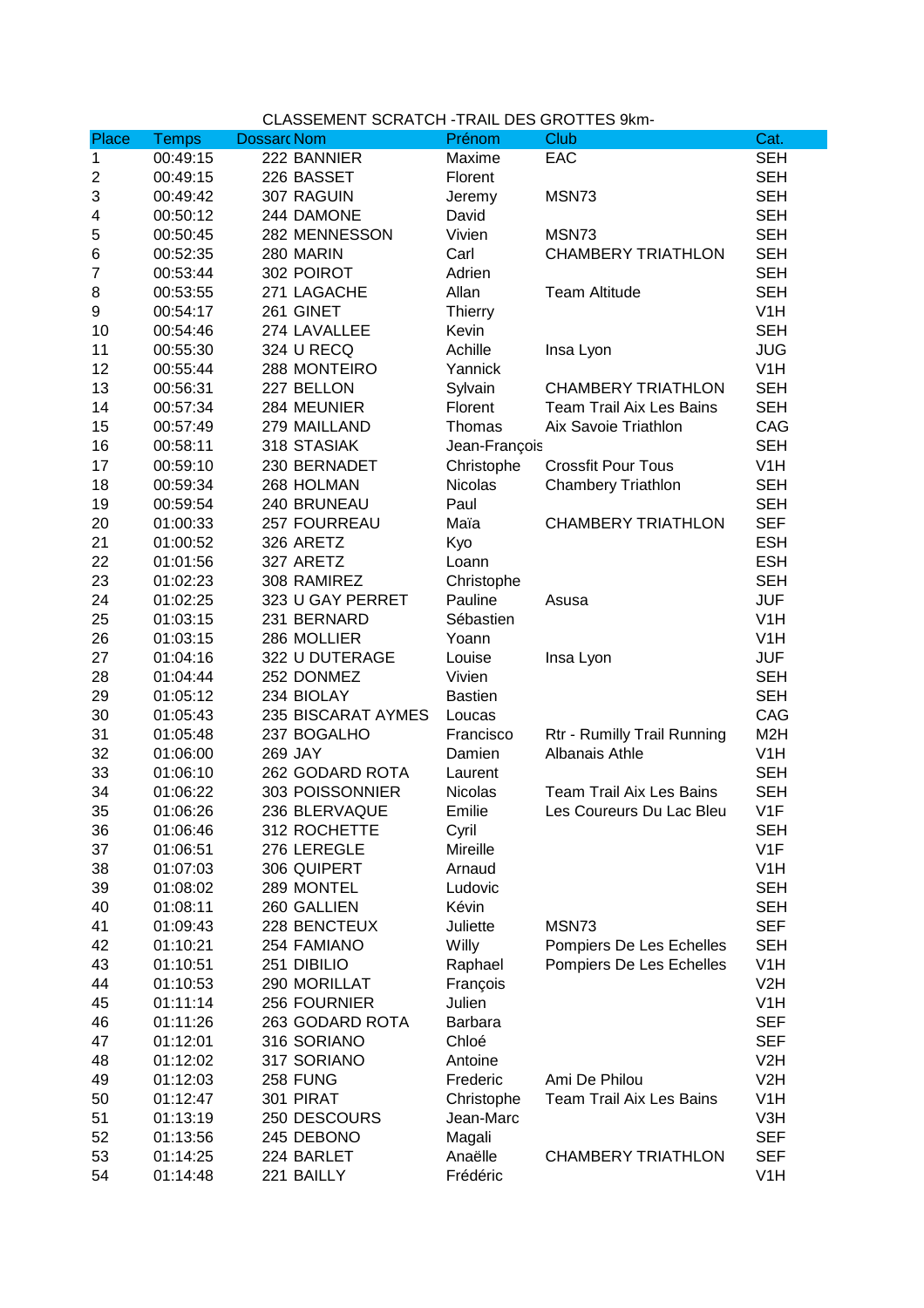| 55 | 01:14:54 | 270 LAFAYE         | Gaëtan          |                                 | <b>SEH</b>       |
|----|----------|--------------------|-----------------|---------------------------------|------------------|
| 56 | 01:15:29 | 253 DUBOUCHET      | Patrick         | Cross La Saintinoise            | V3H              |
| 57 | 01:15:36 | 287 MONTANARI      | Carole          | <b>Team Trail Aix Les Bains</b> | <b>SEF</b>       |
| 58 | 01:17:24 | 285 MIRABETE       | Jessica         |                                 | <b>SEF</b>       |
| 59 | 01:17:25 | 229 BERCIAUD       | Xavier          |                                 | V3H              |
| 60 | 01:17:50 | 295 PAOLINI        | Gérard          | Les Amis De Philou              | V3H              |
| 61 | 01:18:47 | 278 MAILLAND       | Isabelle        |                                 | V <sub>1</sub> F |
| 62 | 01:18:53 | 310 ROCHE          | Vincent         |                                 | <b>SEH</b>       |
| 63 | 01:18:56 | 297 PETIT          | Ilyes           |                                 | <b>ESH</b>       |
| 64 | 01:19:28 | 314 SALVETTI       | Audrey          | Individuel                      | V <sub>1</sub> F |
| 65 | 01:20:56 | 239 BRULLER        | Pauline         |                                 | <b>SEF</b>       |
| 66 | 01:20:57 | 292 NORELLI        | Anna            | <b>ACTIV'ATHLON</b>             | V1F              |
| 67 | 01:21:22 | 321 U CHAMEAU      | Adele           | Asusa                           | <b>JUF</b>       |
| 68 | 01:21:49 | 291 NIAMKE         | Michael         |                                 | <b>SEH</b>       |
| 69 | 01:21:57 | 311 ROCHET         | Amandine        |                                 | <b>SEF</b>       |
| 70 | 01:22:02 | 305 QUINCIEU       | Philippe        |                                 | V <sub>1</sub> H |
| 71 | 01:22:43 | 313 SABY           | Romain          |                                 | <b>SEH</b>       |
| 72 | 01:23:03 | 246 DELAVAULT      | Laurent         | Les Amis De Philou              | V2H              |
| 73 | 01:23:04 | 281 MARTINEAU      | <b>Bertille</b> |                                 | <b>SEF</b>       |
| 74 | 01:24:27 | 273 LAURET         | Yolaine         |                                 | V <sub>1</sub> F |
| 75 | 01:25:07 | 241 CHARDON        | Jean-Yves       |                                 | V <sub>4</sub> H |
| 76 | 01:26:11 | 249 DEPERSIN       | Nicolas         |                                 | V <sub>1</sub> H |
| 77 | 01:27:59 | 293 ODDOZ          | Emmanuelle      |                                 | V2F              |
| 78 | 01:27:59 | 248 DEPERSIN       | Sylvie          |                                 | V <sub>1</sub> F |
| 79 | 01:28:30 | 283 MENUET         | Armele          |                                 | V <sub>1</sub> F |
| 80 | 01:30:34 | 294 ODET           | Florence        |                                 | V2F              |
| 81 | 01:31:45 | 266 HENNO          | Floriane        |                                 | <b>ESF</b>       |
| 82 | 01:31:45 | 267 HENNO          | Celine          |                                 | V <sub>2F</sub>  |
| 83 | 01:33:02 | 232 BERRUET        | Audrey          |                                 | V1F              |
| 84 | 01:33:02 | 233 BERRUET        | Jean Eudes      |                                 | V <sub>1</sub> H |
| 85 | 01:33:05 | 319 TANCRE         | Jean Pascal     | Individuel                      | V <sub>1</sub> H |
| 86 | 01:34:38 | 265 GUILLOT        | Sandrine        |                                 | <b>SEF</b>       |
| 87 | 01:34:43 | 243 COUVÉE         | Amandine        | Les Coureurs Du Lac Bleu        | <b>SEF</b>       |
| 88 | 01:34:43 | 264 GOUTTEFANGEAS  | Anne            | <b>Coureurs Du Lac Bleu</b>     | V <sub>1</sub> F |
| 89 | 01:37:18 | 298 PEYLIN         | Thomas          |                                 | <b>SEH</b>       |
| 90 | 01:37:49 | 320 TIRARD         | Sophie          |                                 | V1F              |
| 91 | 01:40:37 | 325 VICHERD        | Céline          |                                 | <b>SEF</b>       |
| 92 | 01:42:11 | 315 SOARES GRANJA  | Caroline        |                                 | <b>SEF</b>       |
| 93 | 01:45:12 | 276 LEREGLE        | Mireille        |                                 | V1F              |
| 94 | 01:46:56 | 277 LEREGLE        | Audrey          |                                 | <b>SEF</b>       |
| 95 | 01:55:30 | 300 PIGNIER        | <b>Nelly</b>    | Apdc                            | V1F              |
| 96 | 01:55:51 | 304 PONCET         | Nadine          | Apdc Drumettaz Savoie           | V2F              |
| 97 | 01:55:57 | 255 FERRY          | Nathalie        |                                 | V2F              |
| 98 | 02:00:08 | 259 GAILLARD FETAZ | Marion          | Alv                             | <b>SEF</b>       |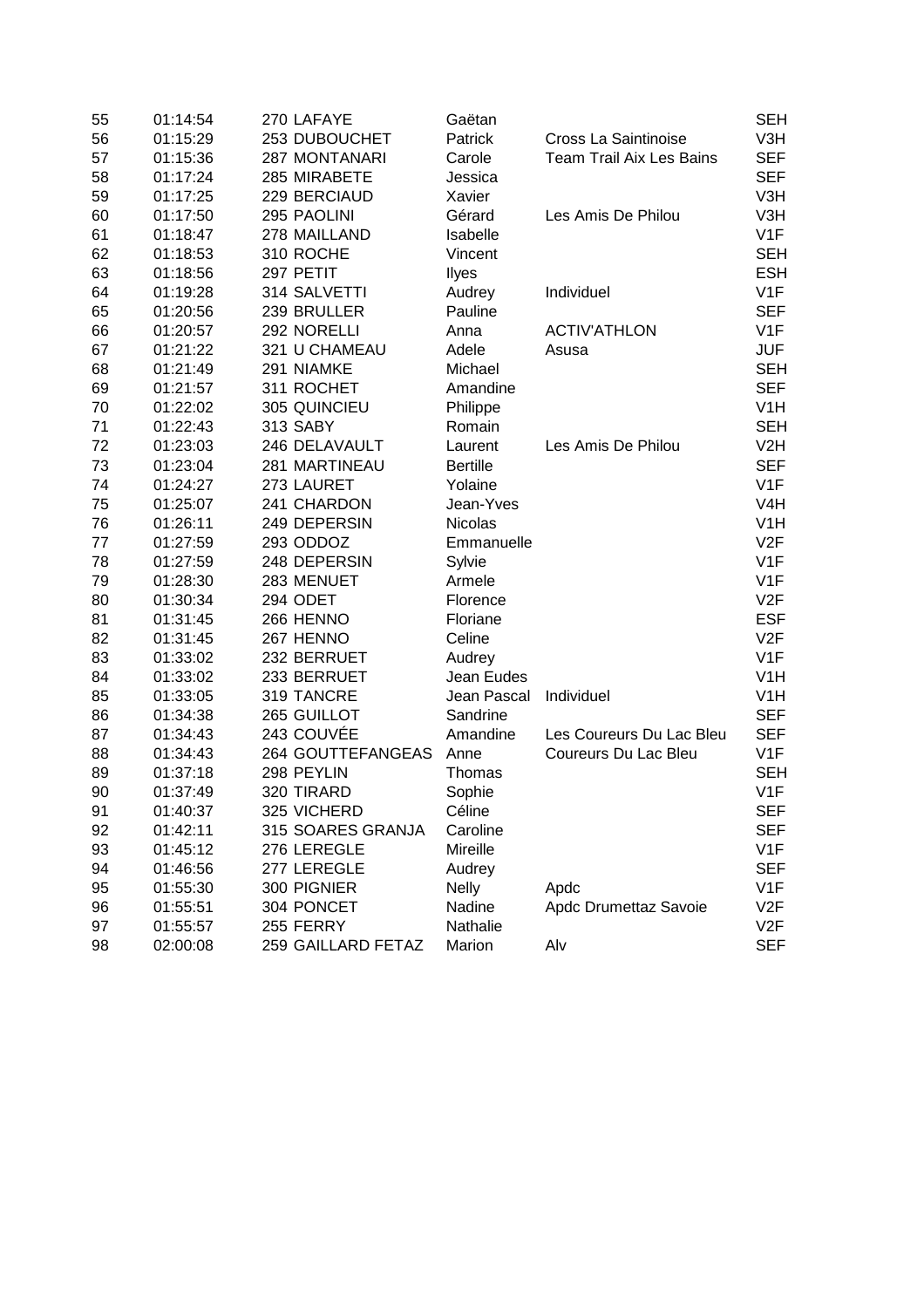|              | CLASSEMENT CATEGORIES - TRAIL DES GROTTES 19KM |               |            |                   |                |
|--------------|------------------------------------------------|---------------|------------|-------------------|----------------|
| <b>Temps</b> | <b>Dossa Nom</b>                               | Prénom        | Cat.       | Class. Ecart cat. | <b>Vitesse</b> |
|              |                                                |               |            |                   |                |
| 01:56:07     | 352 GEGOUT                                     | Clémentine    | <b>ESF</b> | 1                 | 9,82           |
| 02:05:33     | 337 BOURG                                      | Abigael       | <b>ESF</b> | 2 00:09:26        | 9,08           |
| 02:11:54     | 363 MASCARO                                    | Lauriane      | <b>ESF</b> | 3 00:15:47        | 8,64           |
| 02:13:37     | 342 DAMON                                      | Coline        | <b>ESF</b> | 4 00:17:30        | 8,53           |
| 02:14:00     | 357 LE ROY                                     | Maureen       | <b>ESF</b> | 5 00:17:53        | 8,51           |
| 02:16:26     | 330 BELTRAMO                                   | Chloé         | <b>ESF</b> | 6 00:20:19        | 8,36           |
| 02:16:42     | 336 BONNELLE                                   | Jade          | <b>ESF</b> | 7 00:20:35        | 8,34           |
| 02:24:34     | 257 GOURDON-POR Adeline                        |               | <b>ESF</b> | 8 00:28:27        | 7,89           |
| 02:30:12     | 358 LEFEBVRE                                   | Sophie        | <b>ESF</b> | 9 00:34:05        | 7,59           |
| 02:31:49     | 346 DEPERSIN                                   | Marion        | <b>ESF</b> | 10 00:35:42       | 7,51           |
| 02:46:25     | 343 DAVIET                                     | Julie         | <b>ESF</b> | 11 00:50:18       | 6,85           |
|              |                                                |               |            |                   |                |
| 01:31:55     | 207 BATLOGG                                    | Siméon        | <b>ESH</b> | 1                 | 12,4           |
| 01:39:22     | 378 VIGNERON                                   | Maxime        | <b>ESH</b> | 2 00:07:27        | 11,47          |
| 01:39:25     | 384 DORIO                                      | Nino          | <b>ESH</b> | 3 00:07:30        | 11,47          |
| 01:39:33     | 334 BLANCHARD                                  | Joseph        | <b>ESH</b> | 4 00:07:38        | 11,45          |
| 01:46:06     | 351 FUMEX                                      | Aymeric       | <b>ESH</b> | 5 00:14:11        | 10,74          |
| 01:46:25     | 379 WHITTLE                                    | <b>Mathis</b> | <b>ESH</b> | 6 00:14:30        | 10,71          |
| 01:57:13     | 277 TIBALDI                                    | Loris         | <b>ESH</b> | 7 00:25:18        | 9,72           |
| 02:02:18     | 371 REYNARD                                    | Maxime        | <b>ESH</b> | 8 00:30:23        | 9,32           |
| 02:09:02     | 362 MARY                                       | Léo           | <b>ESH</b> | 9 00:37:07        | 8,83           |
| 02:57:42     | 339 BRUYERE                                    | Alexis        | <b>ESH</b> | 10 01:25:47       | 6,42           |
|              |                                                |               |            |                   |                |
| 02:20:59     | 361 MAJUREL                                    | Salomé        | <b>JUF</b> | 1                 | 8,09           |
| 02:46:21     | 331 BERTHET BAHIS Lola                         |               | <b>JUF</b> | 2 00:25:22        | 6,85           |
|              |                                                |               |            |                   |                |
| 01:38:19     | 332 BERTHOUD                                   | Benjamin      | <b>JUG</b> | 1                 | 11,6           |
| 01:45:18     | 375 SENECHAL                                   | Enzo          | <b>JUG</b> | 2 00:06:59        | 10,83          |
| 01:49:35     | 367 PEREIRA FERN/ Nicolao                      |               | <b>JUG</b> | 3 00:11:16        |                |
|              |                                                |               |            |                   | 10,4           |
|              | 327 AV                                         | Hélys         |            |                   |                |
| 01:51:20     |                                                |               | <b>SEF</b> | 1                 | 10,24          |
| 01:55:23     | 288 MONTANVERT                                 | Amédine       | <b>SEF</b> | 2 00:04:03        | 9,88           |
| 01:56:55     | 314 SCHWEIZER                                  | Eugénie       | SEF        | 3 00:05:35        | 9,75           |
| 01:59:12     | 230 COLLART                                    | Pauline       | <b>SEF</b> | 4 00:07:52        | 9,56           |
| 02:01:39     | 374 SALLET                                     | Marie         | <b>SEF</b> | 5 00:10:19        | 9,37           |
| 02:03:03     | 309 REGAZZONI                                  | Elodie        | <b>SEF</b> | 6 00:11:43        | 9,26           |
| 02:06:42     | 226 CHANTELOUP                                 | Camille       | <b>SEF</b> | 7 00:15:22        | 9              |
| 02:08:06     | 349 DURAND                                     | Anastasia     | <b>SEF</b> | 8 00:16:46        | 8,9            |
| 02:16:15     | 285 MEYER                                      | Magali        | <b>SEF</b> | 9 00:24:55        | 8,37           |
| 02:25:47     | 383 MAUME                                      | Camille       | <b>SEF</b> | 10 00:34:27       | 7,82           |
| 02:26:12     | <b>370 PLAY</b>                                | Anne Sophie   | <b>SEF</b> | 11 00:34:52       | 7,8            |
| 02:29:31     | 220 CALVO                                      | Déborah       | <b>SEF</b> | 12 00:38:11       | 7,62           |
| 02:31:05     | 325 AMBROSIO                                   | Julia         | <b>SEF</b> | 13 00:39:45       | 7,55           |
| 02:36:49     | 338 BOURGEOIS                                  | Léa           | <b>SEF</b> | 14 00:45:29       | 7,27           |
| 02:37:43     | 279 MARTY                                      | Clémence      | <b>SEF</b> | 15 00:46:23       | 7,23           |
| 02:38:45     | 366 MIREIA                                     | <b>Blanch</b> | <b>SEF</b> | 16 00:47:25       | 7,18           |
| 02:39:03     | 203 AUSSOURD                                   | Marie         | <b>SEF</b> | 17 00:47:43       | 7,17           |
| 02:45:28     | 368 PERRAT                                     | Camille       | <b>SEF</b> | 18 00:54:08       | 6,89           |
| 02:50:37     | 388 DOS SANTOS                                 | Mélody        | <b>SEF</b> | 19 00:59:17       | 6,68           |
| 02:56:01     | 250 FOURGEOT                                   | Justine       | <b>SEF</b> | 20 01:04:41       | 6,48           |
| 03:06:02     | 300 PEYLIN                                     | Veronique     | <b>SEF</b> | 21 01:14:42       | 6,13           |
|              |                                                |               |            |                   |                |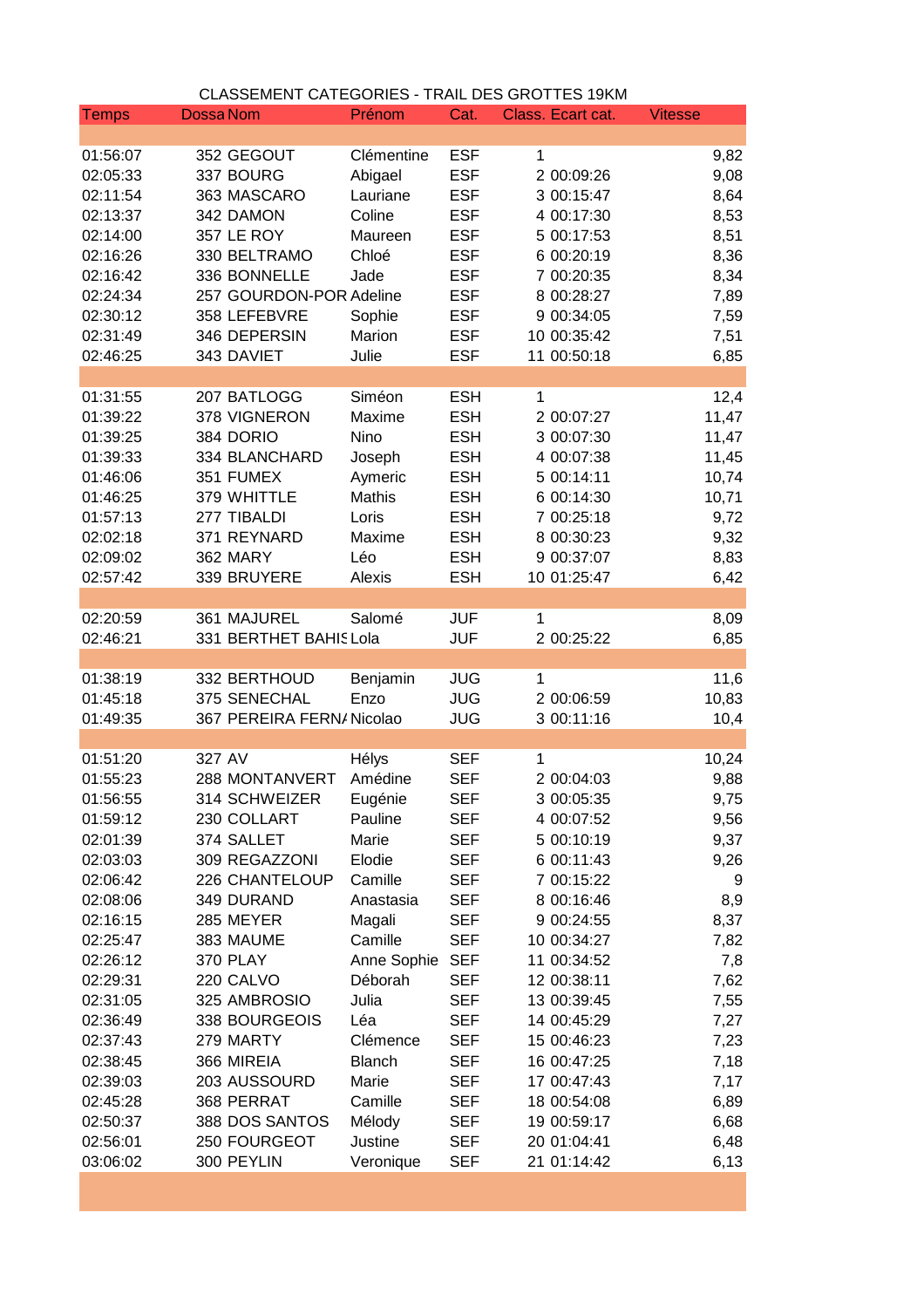| 01:28:15 | <b>HENNO</b>            | Aurélien         | <b>SEH</b>       | 1 |             |       |
|----------|-------------------------|------------------|------------------|---|-------------|-------|
| 01:30:21 | 251 GAILHOT             | Jonathan         | <b>SEH</b>       |   | 2 00:03:06  | 12,62 |
| 01:35:02 | 369 PERRIN              | Titouan          | <b>SEH</b>       |   | 3 00:04:41  | 12    |
| 01:35:35 | 212 BOULC'H             | Pierre           | <b>SEH</b>       |   | 4 00:05:14  | 11,93 |
| 01:36:49 | 221 CANALS              | Amaury           | <b>SEH</b>       |   | 5 00:06:28  | 11,77 |
| 01:40:16 | 329 BAZIN               | Rudy             | <b>SEH</b>       |   | 6 00:09:55  | 11,37 |
| 01:43:28 | 317 TEITGEN             | Florian          | <b>SEH</b>       |   | 7 00:13:07  | 11,02 |
| 01:44:11 | 328 BASCANS             | <b>Battit</b>    | <b>SEH</b>       |   | 8 00:13:50  | 10,94 |
| 01:45:07 | 297 PAULHE              | Romain           | <b>SEH</b>       |   | 9 00:14:46  | 10,85 |
|          |                         |                  |                  |   |             |       |
| 01:47:52 | 347 DONAU FEYFEU Thomas |                  | <b>SEH</b>       |   | 10 00:17:31 | 10,57 |
| 01:47:54 | 335 BOCKTAELS           | Florian          | <b>SEH</b>       |   | 11 00:17:33 | 10,57 |
| 01:48:44 | 353 GREUZARD            | Nathan           | <b>SEH</b>       |   | 12 00:18:23 | 10,48 |
| 01:50:20 | 306 RAIMBAUD            | Thomas           | <b>SEH</b>       |   | 13 00:19:59 | 10,33 |
| 01:52:59 | 248 FAVREL              | Corentin         | <b>SEH</b>       |   | 14 00:22:38 | 10,09 |
| 01:54:08 | 348 DUPRIEZ             | Victor           | <b>SEH</b>       |   | 15 00:23:47 | 9,99  |
| 01:57:32 | 227 CHAUVIN             | Mickaël          | <b>SEH</b>       |   | 16 00:27:11 | 9,7   |
| 01:58:34 | 382 CHEVRIER            | Corentin         | <b>SEH</b>       |   | 17 00:28:13 | 9,61  |
| 01:59:01 | 353 GREUZARD            | Nathan           | <b>SEH</b>       |   | 18 00:28:40 | 9,58  |
| 01:59:48 | 386 VINAY               | Jean Raphael SEH |                  |   | 19 00:29:27 | 9,52  |
| 02:02:10 | 215 BOUVAREL            | Antoine          | <b>SEH</b>       |   | 20 00:31:49 | 9,33  |
| 02:04:03 | 276 LIENARD             | <b>Didier</b>    | <b>SEH</b>       |   | 21 00:33:42 | 9,19  |
| 02:04:26 | 239 DEWULF              | Alexis           | <b>SEH</b>       |   | 22 00:34:05 | 9,16  |
| 02:05:51 | 268 HUGUET              | Antoine          | <b>SEH</b>       |   | 23 00:35:30 | 9,06  |
| 02:07:06 | <b>372 RIFF</b>         | Arnaud           | <b>SEH</b>       |   | 24 00:36:45 | 8,97  |
| 02:09:14 | 269 KIRBILLER           | Vincent          | <b>SEH</b>       |   | 25 00:38:53 | 8,82  |
| 02:10:46 | 356 KROLL               | Matthias         | <b>SEH</b>       |   | 26 00:40:25 | 8,72  |
| 02:10:53 | 311 RODRIDE             | Noé              | <b>SEH</b>       |   | 27 00:40:32 | 8,71  |
|          |                         |                  |                  |   |             |       |
| 02:11:37 | 270 L'HEVEDER           | Pierrick         | <b>SEH</b>       |   | 28 00:41:16 | 8,66  |
| 02:11:49 | 267 HUGUENOT            | Serge            | <b>SEH</b>       |   | 29 00:41:28 | 8,65  |
| 02:17:59 | 333 BESSE               | <b>Bruno</b>     | <b>SEH</b>       |   | 30 00:47:38 | 8,26  |
| 02:18:12 | 354 GROLEAT             | Tom              | <b>SEH</b>       |   | 31 00:47:51 | 8,25  |
| 02:27:20 | 231 COLLONGE            | Emeric           | <b>SEH</b>       |   | 32 00:56:59 | 7,74  |
| 03:00:57 | 259 GUILLO              | Pierre           | <b>SEH</b>       |   | 33 01:30:36 | 6,3   |
|          |                         |                  |                  |   |             |       |
| 01:55:42 | 316 SIMAND              | Valentine        | V1F              | 1 |             | 9,85  |
| 02:08:22 | 324 ROSAY               | Sophie           | V1F              |   | 2 00:12:40  | 8,88  |
| 02:22:57 | 291 MUSINU              | Isabelle         | V <sub>1</sub> F |   | 3 00:27:15  | 7,97  |
| 02:26:48 | 307 RASSAT              | Aline            | V <sub>1</sub> F |   | 4 00:31:06  | 7,77  |
| 02:35:45 | 235 DEGESELLE           | Cécile           | V <sub>1</sub> F |   | 5 00:40:03  | 7,32  |
| 02:42:08 | 213 BOULINGUEZ          | Pauline          | V <sub>1</sub> F |   | 6 00:46:26  | 7,03  |
| 02:45:18 | 223 CARLIOZ             | Alexandra        | V <sub>1</sub> F |   | 7 00:49:36  | 6,9   |
| 02:50:37 | 202 ARMAND              | Magali           | V <sub>1</sub> F |   | 8 00:54:55  | 6,68  |
|          |                         |                  |                  |   |             |       |
| 01:39:31 | 284 MERINO              | Stéphane         | V <sub>1</sub> H | 1 |             | 11,46 |
| 01:40:58 | 283 MENANTEAU           | Matthieu         | V <sub>1</sub> H |   | 2 00:01:27  | 11,29 |
| 01:41:48 | 217 BROUZES             | Stéphane         | V <sub>1</sub> H |   | 3 00:02:17  | 11,2  |
| 01:46:02 | 253 GAUDE               | sébastien        | V <sub>1</sub> H |   | 4 00:06:31  |       |
|          |                         |                  |                  |   |             | 10,79 |
| 01:46:09 | 242 DUBREUIL            | Jerome           | V <sub>1</sub> H |   | 5 00:06:38  | 10,74 |
| 01:50:29 | 225 CHALENDARD          | Hervé            | V <sub>1</sub> H |   | 6 00:10:58  | 10,32 |
| 01:50:35 | 243 DUBREUIL            | Fabien           | V <sub>1</sub> H |   | 7 00:11:04  | 10,31 |
| 01:51:15 | 280 MASCLET             | Pierre           | V <sub>1</sub> H |   | 8 00:11:44  | 10,25 |
| 01:53:10 | 298 PELLECUER           | Benjamin         | V <sub>1</sub> H |   | 9 00:13:39  | 10,07 |
| 01:54:51 | 209 BERNARD-REYN Cédric |                  | V <sub>1</sub> H |   | 10 00:15:20 | 9,93  |
| 01:55:14 | 229 CLAUSSE             | Christophe       | V <sub>1</sub> H |   | 11 00:15:43 | 9,89  |
| 01:56:27 | 322 VISINI              | Fabien           | V <sub>1</sub> H |   | 12 00:16:56 | 9,79  |
| 01:59:09 | 272 LAGRANGE            | Olivier          | V <sub>1</sub> H |   | 13 00:19:38 | 9,57  |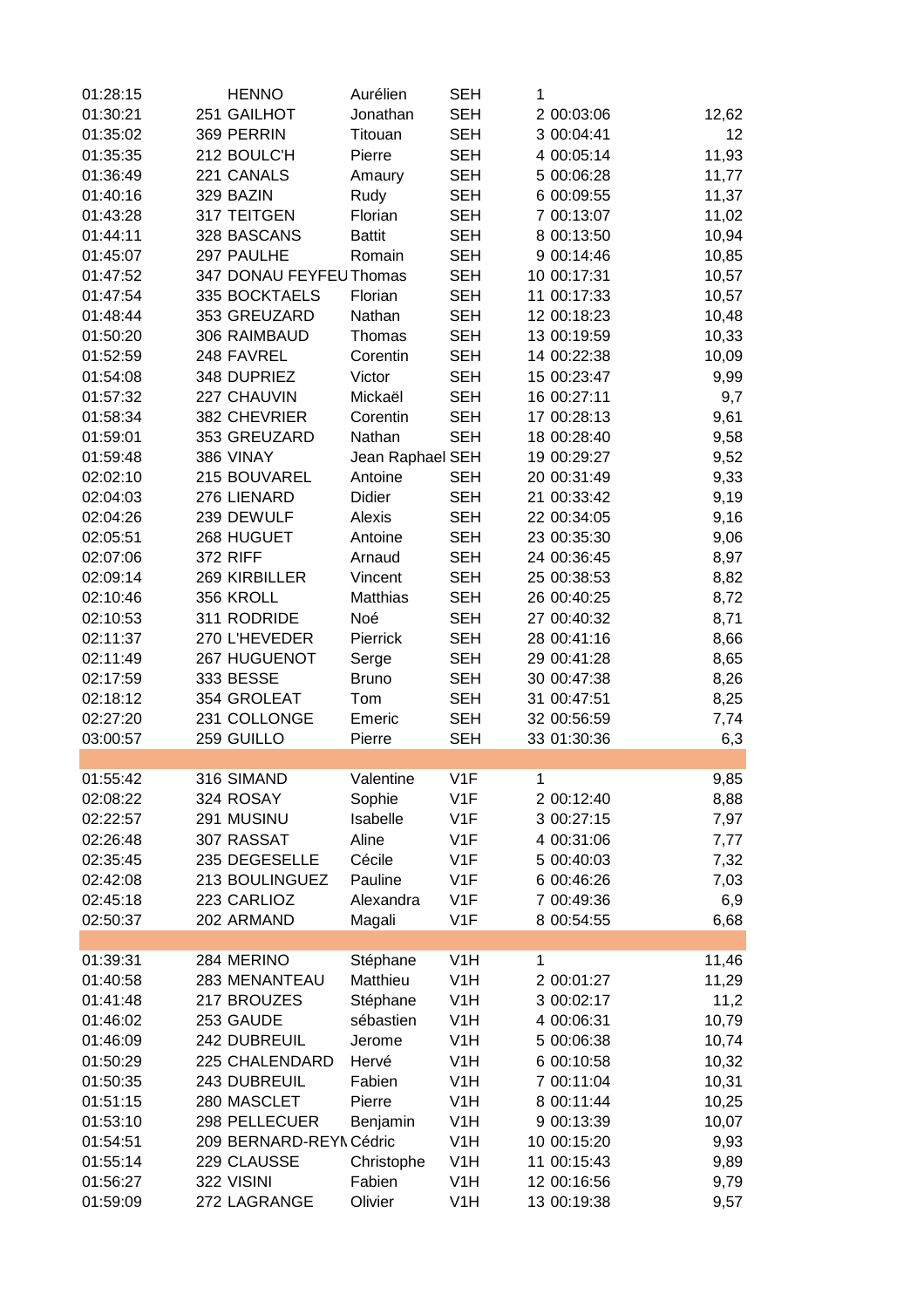| 01:59:25             | 247 FAVIER                    | Cedric               | V <sub>1</sub> H |   | 14 00:19:54                | 9,55         |
|----------------------|-------------------------------|----------------------|------------------|---|----------------------------|--------------|
| 01:59:38             | 271 LACAS                     | Marc                 | V <sub>1</sub> H |   | 15 00:20:07                | 9,53         |
| 02:00:34             | 206 BARTHOLIN                 | Jean                 | V <sub>1</sub> H |   | 16 00:21:03                | 9,46         |
| 02:02:01             | 308 RAULLET                   | Loic                 | V <sub>1</sub> H |   | 17 00:22:30                | 9,34         |
| 02:02:41             | 255 GIMARD                    | Alexandre            | V <sub>1</sub> H |   | 18 00:23:10                | 9,29         |
| 02:04:33             | 287 MODELON                   | Frederic             | V <sub>1</sub> H |   | 19 00:25:02                | 9,15         |
| 02:08:16             | 387 LIBRE                     | Guillaume            | V <sub>1</sub> H |   | 20 00:28:45                | 8,89         |
| 02:11:50             | 303 POLAUD                    | Jerome               | V <sub>1</sub> H |   | 21 00:32:19                | 8,65         |
| 02:14:13             | 201 ARLAUT                    | Sébastien            | V <sub>1</sub> H |   | 22 00:34:42                | 8,49         |
| 02:15:23             | 380 ENJALBERT                 | Nicolas              | V <sub>1</sub> H |   | 23 00:35:52                | 8,42         |
| 02:15:33             | 234 COUVEE                    |                      |                  |   |                            |              |
|                      |                               | Julien               | V <sub>1</sub> H |   | 24 00:36:02                | 8,41         |
| 02:16:24             | 312 ROUX                      | Gilles               | V <sub>1</sub> H |   | 25 00:36:53                | 8,36         |
| 02:17:00             | 260 GULLON                    | Ludovic              | V <sub>1</sub> H |   | 26 00:37:29                | 8,32         |
| 02:19:25             | 245 FAGOT-REVURA Cédric       |                      | V <sub>1</sub> H |   | 27 00:39:54                | 8,18         |
| 02:19:27             | 252 GALLO                     | William              | V <sub>1</sub> H |   | 28 00:39:56                | 8,17         |
| 02:20:47             | 315 SENEMAUD                  | Jérôme               | V <sub>1</sub> H |   | 29 00:41:16                | 8,1          |
| 02:21:36             | 313 SAMICA                    | Maxime               | V <sub>1</sub> H |   | 30 00:42:05                | 8,05         |
| 02:24:41             | 246 FAHIM                     | Naim                 | V <sub>1</sub> H |   | 31 00:45:10                | 7,88         |
| 02:25:11             | 274 LEBLANC                   | Patrice              | V <sub>1</sub> H |   | 32 00:45:40                | 7,85         |
| 02:28:29             | 319 TIJANI                    | Youssef              | V <sub>1</sub> H |   | 33 00:48:58                | 7,68         |
| 02:28:52             | 232 CONRAD                    | Patrick              | V <sub>1</sub> H |   | 34 00:49:21                | 7,66         |
| 02:31:44             | 318 TEYSSIER                  | Patrice              | V <sub>1</sub> H |   | 35 00:52:13                | 7,51         |
| 02:35:28             | 321 VESCHETTI                 | Yannick              | V <sub>1</sub> H |   | 36 00:55:57                | 7,33         |
| 02:42:19             | 238 DELSAUX                   | Jean-François V1H    |                  |   | 37 01:02:48                | 7,02         |
| 02:45:47             | 249 FORT                      | Jerome               | V <sub>1</sub> H |   | 38 01:06:16                | 6,88         |
| 02:51:39             | 289 MONTEIL                   | Frédéric             | V <sub>1</sub> H |   | 39 01:12:08                | 6,64         |
| 02:53:56             | 228 CICLET RICHAR Cyril       |                      | V <sub>1</sub> H |   | 40 01:14:25                | 6,55         |
| 02:54:45             | 204 AW AW                     | El Hadyi             | V <sub>1</sub> H |   | 41 01:15:14                | 6,52         |
|                      |                               |                      |                  |   |                            |              |
| 02:10:41             | 241 DUBOEUF                   | Fanélie              | V2F              | 1 |                            | 8,72         |
| 02:27:35             | 233 COUTEY                    | Nathalie             | V2F              |   | 2 00:16:54                 | 7,72         |
| 02:37:41             | 218 CABRIT                    | Isabelle             | V2F              |   | 3 00:27:00                 | 7,23         |
| 02:46:56             | 282 MATRAY                    | Joelle               | V2F              |   | 4 00:36:15                 | 6,83         |
|                      |                               |                      |                  |   |                            |              |
| 01:37:07             | <b>236 DEGIOVANNI</b>         | Jacques              | V <sub>2</sub> H | 1 |                            | 11,74        |
| 01:49:30             | 323 WAYERE                    | Arnaud               | V <sub>2</sub> H |   | 2 00:12:23                 | 10,41        |
| 01:55:22             | 237 DELEAN                    | Lyonel               | V2H              |   | 3 00:18:15                 | 9,88         |
|                      | 265 HOBLEA                    |                      |                  |   |                            |              |
| 01:57:07             |                               | Fabien               | V2H              |   | 4 00:20:00                 | 9,73         |
| 02:06:58             | 278 LONCKE                    | Stephane             | V <sub>2</sub> H |   | 5 00:29:51                 | 8,98         |
| 02:07:38             | 310 REPELLIN                  | Patrice              | V <sub>2</sub> H |   | 6 00:30:31                 | 8,93         |
| 02:08:02             | 293 NACCARATO                 | Jean                 | V2H              |   | 7 00:30:55                 | 8,9          |
| 02:11:02             | 273 LAVALLEE                  | Joel                 | V2H              |   | 8 00:33:55                 | 8,7          |
| 02:11:48             | 290 MOURA                     | Antonio              | V <sub>2</sub> H |   | 9 00:34:41                 | 8,65         |
| 02:16:32             | 208 BAUDASSÉ                  | Serge                | V2H              |   | 10 00:39:25                | 8,35         |
| 02:19:08             | 222 CARLIOZ                   | Laurent              | V2H              |   | 11 00:42:01                | 8,19         |
| 02:21:01             | 304 POMMEL GENT(Fabrice       |                      | V <sub>2</sub> H |   | 12 00:43:54                | 8,08         |
| 02:21:26             | 214 BOURGARIT                 | Luc                  | V2H              |   | 13 00:44:19                | 8,06         |
| 02:21:57             | 295 ODET                      | Jean-Philippe V2H    |                  |   | 14 00:44:50                | 8,03         |
| 02:23:05             | 256 GONCALVES                 | Georges              | V2H              |   | 15 00:45:58                | 7,97         |
| 02:23:54             | 263 HENNO                     | Stephane             | V2H              |   | 16 00:46:47                | 7,92         |
| 02:24:52             |                               |                      | V2H              |   |                            |              |
| 02:27:20             | <b>261 HARP</b>               | Valery               |                  |   | 17 00:47:45                | 7,87         |
|                      | 277 LOCATELLI                 | Guy                  | V <sub>2</sub> H |   | 18 00:50:13                | 7,74         |
|                      | 266 HOUDEMER                  |                      |                  |   |                            |              |
| 02:35:01             |                               | Christophe           | V2H              |   | 19 00:57:54                | 7,35         |
| 02:46:56             | 281 MATRAY                    | Pascal               | V2H              |   | 20 01:09:49                | 6,83         |
| 02:49:11<br>02:52:14 | 200 ALEXANDRON<br>275 LEREGLE | François<br>Jean-Luc | V2H<br>V2H       |   | 21 01:12:04<br>22 01:15:07 | 6,74<br>6,62 |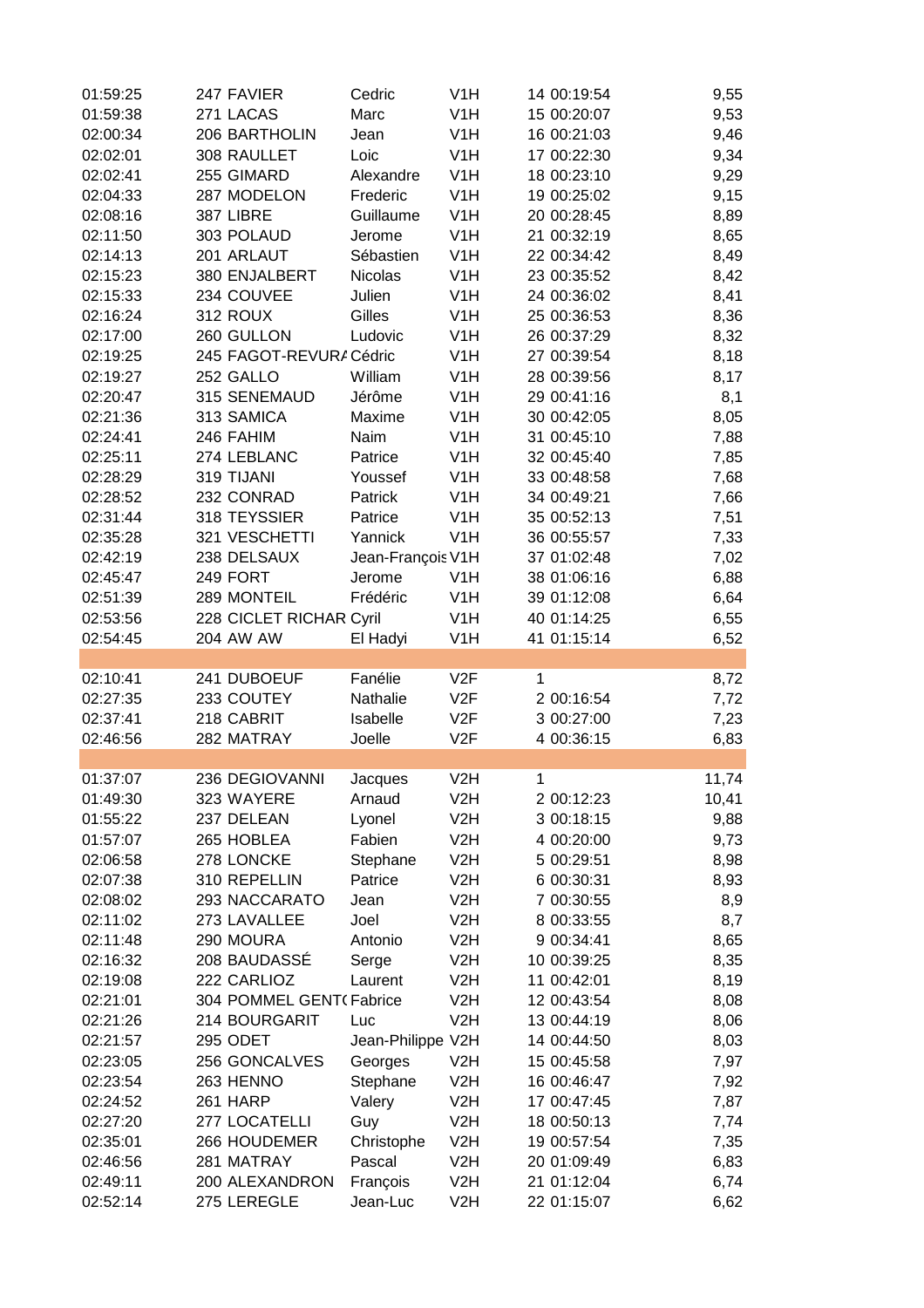| 02:55:11 | 385 CHAMOLLET | Thierry           | V2H | 23 01:18:04 | 6,51 |
|----------|---------------|-------------------|-----|-------------|------|
| 02:56:39 | 211 BOULAIN   | <b>Bruno</b>      | V2H | 24 01:19:32 | 6,45 |
|          |               |                   |     |             |      |
| 02:07:21 | 302 PICCOLET  | Josiane           | V3F |             | 8,95 |
|          |               |                   |     |             |      |
| 02:03:04 | 219 CAHEZ     | Thibaud           | V3H |             | 9,26 |
| 02:50:37 | 305 PONCET    | Jean Christop V3H |     | 2 00:47:33  | 6,68 |
|          |               |                   |     |             |      |
| 03:44:20 | 301 PEYRE     | Andre             | V4H |             | 5,08 |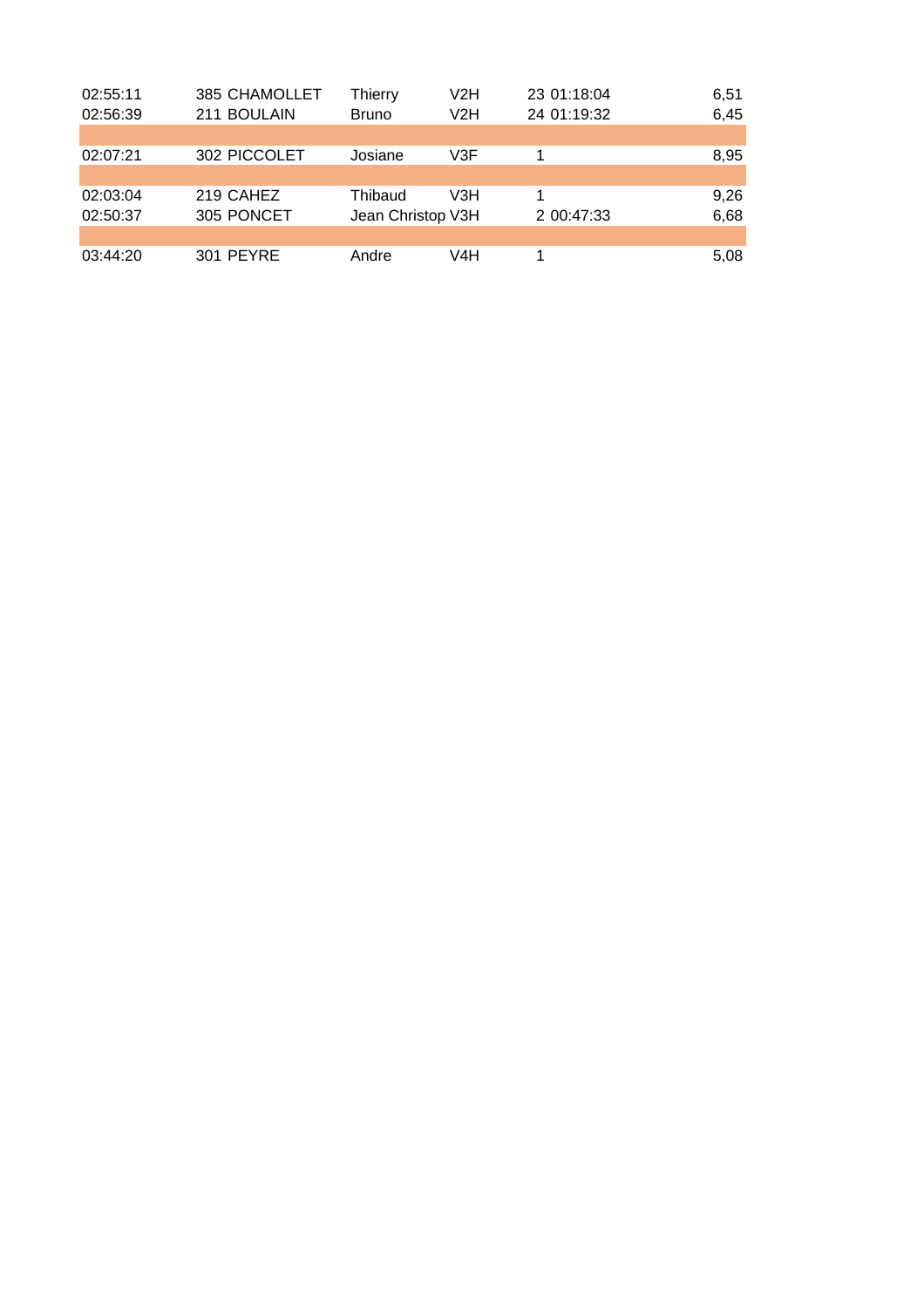| <b>Temps</b> | <b>Dossar Nom</b>  | Prénom                          | Club                            | Cat.                     | Class. cat.             |
|--------------|--------------------|---------------------------------|---------------------------------|--------------------------|-------------------------|
| 00:57:49     | 279 MAILLAND       | Thomas                          | Aix Savoie Triathlon            | CAG                      | 1                       |
| 01:05:43     | 235 BISCARAT AYMES | Loucas                          |                                 | CAG                      | $\overline{\mathbf{c}}$ |
| 01:31:45     | 266 HENNO          | Floriane                        |                                 | <b>ESF</b>               | 1                       |
|              |                    |                                 |                                 |                          |                         |
| 01:00:52     | 326 ARETZ          | Kyo                             |                                 | <b>ESH</b>               | 1                       |
| 01:01:56     | 327 ARETZ          | Loann                           |                                 | <b>ESH</b>               | $\overline{2}$          |
| 01:18:56     | 297 PETIT          | Ilyes                           |                                 | <b>ESH</b>               | 3                       |
|              |                    |                                 |                                 |                          |                         |
| 01:02:25     | 323 U GAY PERRET   | Pauline                         | Asusa                           | <b>JUF</b>               | 1                       |
| 01:04:16     | 322 U DUTERAGE     | Louise                          | Insa Lyon                       | <b>JUF</b>               | $\overline{2}$          |
| 01:21:22     | 321 U CHAMEAU      | Adele                           | Asusa                           | <b>JUF</b>               | 3                       |
| 00:55:30     | 324 U RECQ         | Achille                         | Insa Lyon                       | <b>JUG</b>               | 1                       |
| 01:00:33     | 257 FOURREAU       | Maïa                            | <b>CHAMBERY TRIATHLON</b>       | <b>SEF</b>               | 1                       |
| 01:09:43     | 228 BENCTEUX       | Juliette                        | MSN73                           | <b>SEF</b>               | $\overline{c}$          |
| 01:11:26     | 263 GODARD ROTA    | <b>Barbara</b>                  |                                 | <b>SEF</b>               | 3                       |
| 01:12:01     | 316 SORIANO        | Chloé                           |                                 | <b>SEF</b>               | 4                       |
| 01:13:56     | 245 DEBONO         | Magali                          |                                 | <b>SEF</b>               | 5                       |
| 01:14:25     | 224 BARLET         | Anaëlle                         | <b>CHAMBERY TRIATHLON</b>       | <b>SEF</b>               | 6                       |
| 01:15:36     | 287 MONTANARI      | Carole                          | <b>Team Trail Aix Les Bains</b> | <b>SEF</b>               | 7                       |
| 01:17:24     | 285 MIRABETE       | Jessica                         |                                 | <b>SEF</b>               | 8                       |
| 01:20:56     | 239 BRULLER        | Pauline                         |                                 | <b>SEF</b>               | 9                       |
| 01:21:57     | 311 ROCHET         | Amandine                        |                                 | <b>SEF</b>               | 10                      |
| 01:23:04     | 281 MARTINEAU      | <b>Bertille</b>                 |                                 | <b>SEF</b>               | 11                      |
| 01:34:38     | 265 GUILLOT        | Sandrine                        |                                 | <b>SEF</b>               | 12                      |
| 01:34:43     | 243 COUVÉE         | Amandine                        | Les Coureurs Du Lac Bleu        | <b>SEF</b>               | 13                      |
| 01:40:37     | 325 VICHERD        | Céline                          |                                 | <b>SEF</b>               | 14                      |
| 01:42:11     | 315 SOARES GRANJA  | Caroline                        |                                 | <b>SEF</b>               | 15                      |
| 01:46:56     | 277 LEREGLE        | Audrey                          |                                 | <b>SEF</b>               | 16                      |
| 02:00:08     | 259 GAILLARD FETAZ | Marion                          | Alv                             | <b>SEF</b>               | 18                      |
| 00:49:15     | 222 BANNIER        | Maxime                          | EAC                             | <b>SEH</b>               | 1                       |
| 00:49:15     | 226 BASSET         | Florent                         |                                 | <b>SEH</b>               | $\overline{c}$          |
| 00:49:42     | 307 RAGUIN         |                                 | MSN73                           | <b>SEH</b>               | 3                       |
| 00:50:12     | 244 DAMONE         | Jeremy<br>David                 |                                 | <b>SEH</b>               | 4                       |
| 00:50:45     | 282 MENNESSON      | Vivien                          | MSN73                           | <b>SEH</b>               | 5                       |
| 00:52:35     | 280 MARIN          | Carl                            | CHAMBERY TRIATHLON              | <b>SEH</b>               | 6                       |
| 00:53:44     | 302 POIROT         |                                 |                                 | <b>SEH</b>               | $\boldsymbol{7}$        |
| 00:53:55     | 271 LAGACHE        | Adrien<br>Allan                 | <b>Team Altitude</b>            | <b>SEH</b>               | 8                       |
| 00:54:46     | 274 LAVALLEE       | Kevin                           |                                 | <b>SEH</b>               | 9                       |
| 00:56:31     | 227 BELLON         | Sylvain                         | <b>CHAMBERY TRIATHLON</b>       | <b>SEH</b>               | 10                      |
| 00:57:34     | 284 MEUNIER        | Florent                         | <b>Team Trail Aix Les Bains</b> | <b>SEH</b>               | 11                      |
| 00:58:11     | 318 STASIAK        |                                 |                                 |                          | 12                      |
| 00:59:34     | 268 HOLMAN         | Jean-François<br><b>Nicolas</b> |                                 | <b>SEH</b><br><b>SEH</b> | 13                      |
|              |                    | Paul                            | <b>Chambery Triathlon</b>       |                          | 14                      |
| 00:59:54     | 240 BRUNEAU        |                                 |                                 | <b>SEH</b>               |                         |
| 01:02:23     | 308 RAMIREZ        | Christophe                      |                                 | <b>SEH</b>               | 15                      |
| 01:04:44     | 252 DONMEZ         | Vivien                          |                                 | <b>SEH</b>               | 16                      |
| 01:05:12     | 234 BIOLAY         | <b>Bastien</b>                  |                                 | <b>SEH</b>               | 17                      |
| 01:06:10     | 262 GODARD ROTA    | Laurent                         |                                 | <b>SEH</b>               | 18                      |
| 01:06:22     | 303 POISSONNIER    | Nicolas                         | <b>Team Trail Aix Les Bains</b> | <b>SEH</b>               | 19                      |
| 01:06:46     | 312 ROCHETTE       | Cyril                           |                                 | <b>SEH</b>               | 20                      |
| 01:08:02     | 289 MONTEL         | Ludovic                         |                                 | <b>SEH</b>               | 21                      |
| 01:08:11     | 260 GALLIEN        | Kévin                           |                                 | <b>SEH</b>               | 22                      |
| 01:10:21     | 254 FAMIANO        | Willy                           | Pompiers De Les Echelles        | <b>SEH</b>               | 23                      |
| 01:14:54     | 270 LAFAYE         | Gaëtan                          |                                 | <b>SEH</b>               | 24                      |
| 01:18:53     | 310 ROCHE          | Vincent                         |                                 | <b>SEH</b>               | 25                      |
| 01:21:49     | 291 NIAMKE         | Michael                         |                                 | <b>SEH</b>               | 26                      |
| 01:22:43     | 313 SABY           | Romain                          |                                 | <b>SEH</b>               | 27                      |